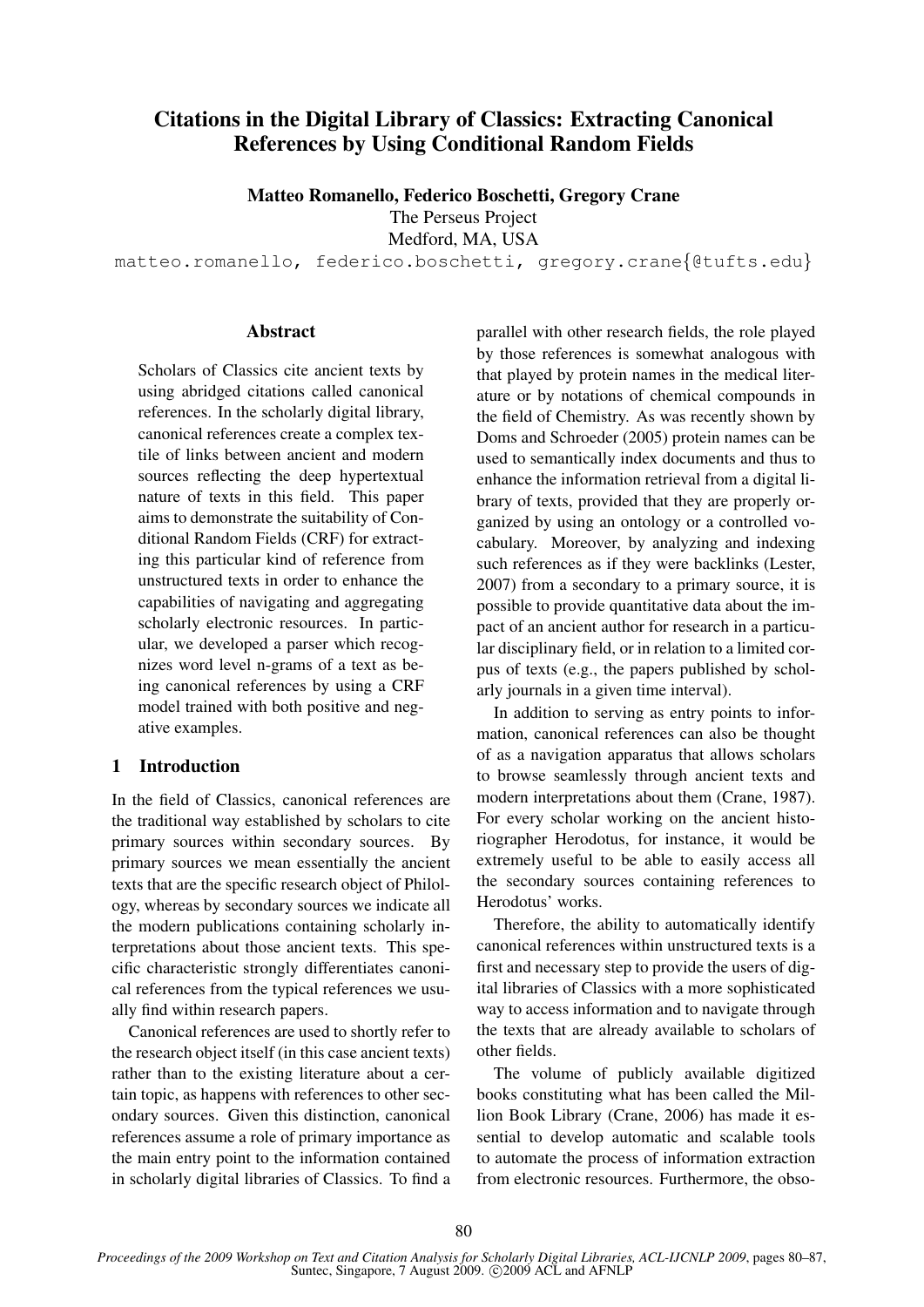lescence time for publications is far longer in Classics than in other disciplines, meaning that typically the value of a publication does not decrease drastically after a certain time. As a result, scholars in Classics may be the most potential beneficiaries of the recent mass digitization initiatives, since they have already started with many materials out of copyright.

In this paper we describe how Conditional Random Fields (Lafferty et al., 2001), the state of the art model in automatic classification, can be suitably applied to provide a scalable solution to this problem.

## 2 Related work

Canonical references to primary sources can be explored from at least three different angles: 1) identification and extraction; 2) hypertextual navigation; 3) semantics.

The identification and extraction of bibliographic references from what we called secondary sources (i.e. monographs, commentaries, journal papers, etc.) is a well explored task for which effective tools already exist. Although the biggest efforts in this direction have been made in the scientific fields, those tools can also be suitably adapted to the field of Classics, since they are essentially based on machine learning techniques.

Several researchers recently focused on applying computational linguistics methods to automatically extract information from both Classical texts and modern texts about them, in order to support the above described needs of scalability. Gerlach and Crane (2008), and Kolak and Schilit (2008) considered the identification of citations within primary sources by analyzing the syntactic and morphological features of texts, while (Smith and Crane, 2001) dealt with the disambiguation of geographical names.

Looking at the problem of canonical references from the user point of view, a digital library of Classical texts such as the Perseus Digital Library<sup>1</sup>. already offers to the reader the ability to navigate from secondary sources to the primary sources they refer to, a process called reference linking. The identification of references and the attribution of semantics to them, however, was done manually, and the navigation is limited to resources contained in the same text collection. An analogous reference linking system was proposed

<sup>1</sup>http://www.perseus.tufts.edu/hopper/

by Romanello (2008) as a value added service that could be provided to readers of electronic journals by leveraging semantic encoded canonical references.

(Smith, 2009) provided an essential contribution to the research concerning the semantics of canonical references. The Canonical Text Services  $(CTS)$  protocol<sup>2</sup> was developed by Smith for Harvard's Center for Hellenic Studies; it is based on URNs and is aimed at providing a machine actionable equivalent to printed canonical references. This protocol allows us to translate those references into machine actionable URNs that can then be resolved through resolution services against a distributed digital library of texts. The innovative aspect of the CTS protocol consists of a loose coupling system by which the linking between primary and secondary sources can be realized. Instead of hard linking a canonical reference to just one electronic edition of a primary source, by embedding the CTS URNs inside (X)HTML pages, it becomes possible to link it to an open ended number of resources as shown by (Romanello, 2007).

### 3 Canonical Text References

Canonical references present unique characteristics when compared to bibliographic references to modern publications. First of all, they do not refer to physical facts of the referred work (such as publication date or page number), but refer rather to its logical and hierarchical structure. In addition, canonical references often provide additional information needed by the reader to resolve the reference. For example "Archestr. fr. 30.1 Olson-Sens" means line 1 of fragment 30 of the comic poet Archestratus in the edition published by S. D. Olson and A. Sens in 1994.

The specification of the edition according to which a source is cited is an important piece of information to be considered. Indeed, since the aim of Philology is to reconstruct for ancient works a text that is as close as possible to the original one (given that the original text may have been corrupted over centuries of manuscript tradition), editors and scholars often disagree substantially as to what readings and conjectures have to be included in the established text.

Although some well established sets of abbreviations exist, scholars' practice of citing primary

 $^{2}$ http://chs75.harvard.edu/projects/ diginc/techpub/cts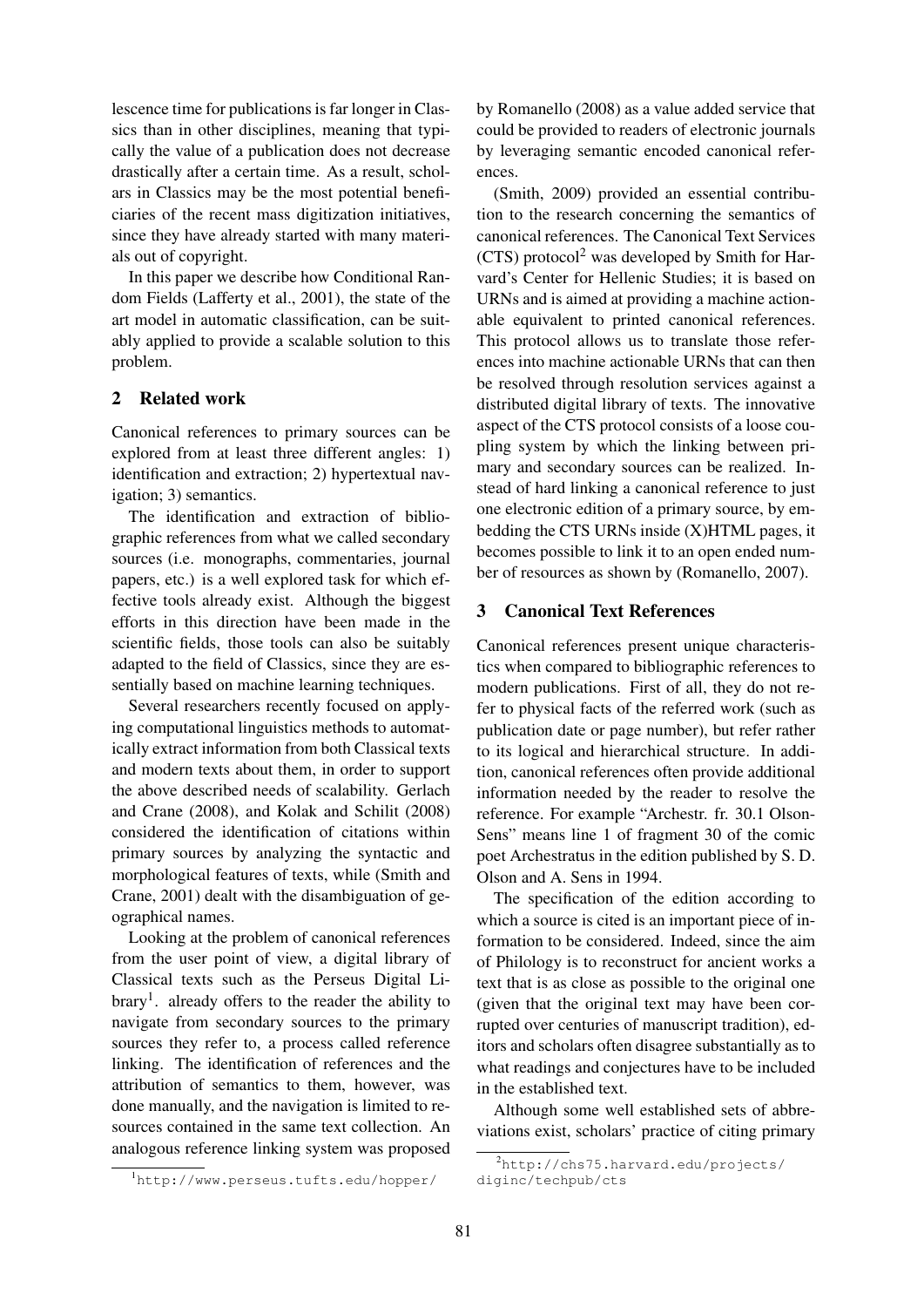sources may noticeably differ according to style preferences and the typographical needs of publishers, journals or research groups. Aeschylus' name might appear in the abridged forms "A., Aesch., Aeschyl.", and similarly a collection of fragments like Jacoby's *Die Fragmente der Grieschischen Historiker* may be abbreviated either as FrGrHist or FGrHist.

Moreover, some highly specialized branches of research exist within the field of Classics, such as those dedicated to Epic poetry or Tragedy, or even to a single author like Aeschylus or Homer. In those specialized branches a common tendency to use shorter references with a higher semantic density for the most cited authors can be observed. For example, in publications containing thousands of references to Homer's *Iliad* and *Odyssey*, references to these texts are often expressed with Greek letters indicating the book number along with the verse number (e.g., " $\alpha$  1" stands for the first verse of the first book of Homer's *Odyssey*). Lowercase letters are used to refer to books of the *Odyssey*, whereas uppercase letters refer to the books of the *Iliad*, according to a practice developed in the IV century B.C. by scholars of the library at Alexandria.

In the actual practice of scholarly writing, canonical references can appear with slightly different figures according to the needs of narrative. Along with complete canonical references to a single text passage, expressed as either a single value or a range of values, other references can often be found that are missing one or more components that are normally present within canonical references, such as an indication of the author name, of the work title or of the editor name (e.g., "Hom. Od. 9.1, 9.2-3; Il 1.100"). This happens particularly in subsequent references to passages of the same work.

Those differences that can be observed about the appearance of canonical references require us to apply different processing strategies to each case. We focus on the task of automatically identifying complete references to primary sources. Once those references have been identified in the input document, we can find other anaphoric references by applying some scope-based parsing. Indeed, a canonical reference in the text constitutes the *reference scope* for subsequent text passage indications referring to the same work.

## 4 Methodology

Provided that scholars may use canonical references with different abbreviation or citation styles, it is nevertheless possible to identify within canonical references common patterns in terms of token features.

CRF is used to classify a token depending on its features and is suitable to identify those feature patterns (Culotta et al., 2006). During the training phase, the CRF model learns what features make it more likely for a token to belong to a given category.

Our starting assumption is that it is possible to determine if a sequence of tokens constitute a canonical reference by evaluating (looking at) the features of its tokens. Each token of a sequence is assigned a category on the basis of a fixed number of features. Those token categories are in turn used as features to classify the token sequence.

Starting from a dataset of canonical references and applying the above described criteria to assign features to the tokens, we obtain a training dataset where each canonical reference is reduced to a token by removing whitespaces, and it is a assigned as many as features as the category assigned to its tokens.

Finally, in order to classify token sequences as "references" or "non-references" each canonical reference is assigned a convenient label. The obtained set of labelled references is used to train a CRF model to identify canonical references within unstructured texts.

# 4.1 Feature Extraction and Token **Categorization**

For feature extraction phase, it was important to identify both inclusive and exclusive token features. Indeed, to extract canonical references with a high level of precision, we need to identify not only the characteristic features of tokens occurring within actual references but also those characteristic features for tokens occurring in sequences that we want to be classified as non-references.

Even though the features are quite similar to those used to identify modern bibliographic references (Isaac Councill and Kan, 2008), they were tuned to fit the specific needs of canonical references to primary sources. We decided to record a total of 9 features for each token, concerning the following aspects: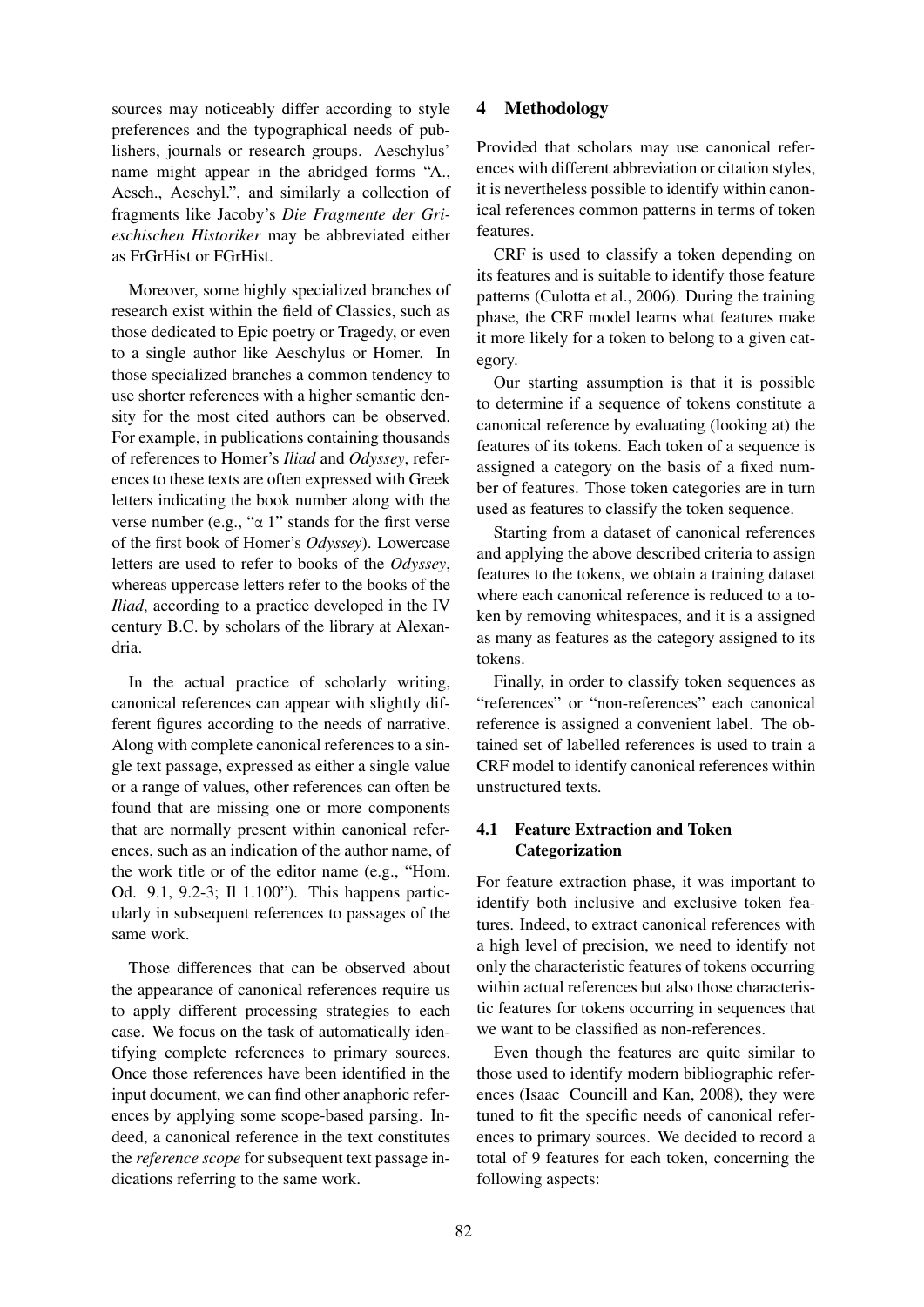- 1. *Punctuation*: information about the punctuation concerning the presence of a final dot, hyphen, quotation marks and brackets (either single or paired), and marks used to divide and structure sequences (i.e. comma, colon and semicolon), which are particularly important for sequences of text passages.
- 2. *Orthographic Case*: the orthographic case of a token is an essential piece of information to be tracked. Author names when abbreviated still keep the initial as an uppercase letter, whereas collections of texts (such as collections of fragments) often present all uppercase or mixed case letters (e.g., "Tr-GrFr","CGF", "FHG", etc.).
- 3. *Stopwords*: given that the main language of the input document is passed as a parameter to the parser, we record in a separate feature information regarding whether a token is a stopword in the input document language. This feature is particularly important in determining more precisely the actual boundaries of a canonical reference within the text.
- 4. *Greek Words*: since we deal with Unicode UTF-8 text, we distinguish Greek letters and words. This allows us to identify more precisely those references that contain Greek text such as the above mentioned Homeric references or references to the ancient lexica (e.g., Harpocr., Lex. s.v. Παναθήναια) since they contain the lemma of the Greek word referred to, usually preceded by the abbreviation "s.v." (i.e. sub voce).
- 5. *Number*: Roman and Arabic numerals combined in several figures are frequently used to indicate the scope of a reference. Arabic numerals that are used to represent modern dates, however, are distinguished by using a heuristic (for example, consider the problem of a footnote mark which gets appended to a date). Nevertheless, sequences of both numbers and punctuation marks are assigned a specific value for this feature, since the scope of a reference is commonly expressed by dot and hyphen separated sequences such as "9.235-255".
- 6. *Dictionary matching*: two features are assigned if a token matches a dictionary entry.

Three different dictionaries are used to verify if a token corresponds to a known canonical abbreviation (e.g. "Hom." for Homer or "Od." for *Odyssey*) or to another kind of abbreviation, namely the abbreviations used by philologists to shortly refer to pages, lines, verses, etc. ("p", "pp.", "v.", "vv.", "cfr", etc.) or to abbreviations used for modern journals. Abbreviations pertaining to the latter kind are likely to introduce some noise during the ngram classification phase and thus are properly distinguished through a specific feature. During preliminary analysis we particularly observed that journal abbreviations were often confused with abbreviations for text collections since - as we noted above - they share the feature of having uppercase or mixed case letters.

7. *Fragment indication*: canonical references to fragments usually contain the indication "fr." (and "frr." for more than one). Therefore we expect tokens bearing this feature to occur almost exclusively within references to fragmentary texts.

We extract from the training dataset those unique patterns of these 9 token features that are likely to be found within canonical references. In order to ensure both the scalability and the extensibility of the suggested method to disciplinary fields other than Classics, we did not assign an identity feature to tokens or - in other words - the actual string content is not considered as a token feature. However, since this decision might decrease the overall precision of the system, we introduced some features to record whether the token string occurs in one or more controlled dictionaries (e.g., list of widely adopted abbreviations).

An analogous consideration is valid also for the dependency of the system from a specific language. Even though the approach is substantially language independent, the performances of our system in terms of precision were improved by using language specific lists of stopwords in order to identify the actual boundaries of a canonical reference within the text. Currently we support the most commonly used languages in the field of Classics (English, French, German, Italian, Spanish).

Finally, it is worth noting that the use of italics is a distinctive feature in particular for those tokens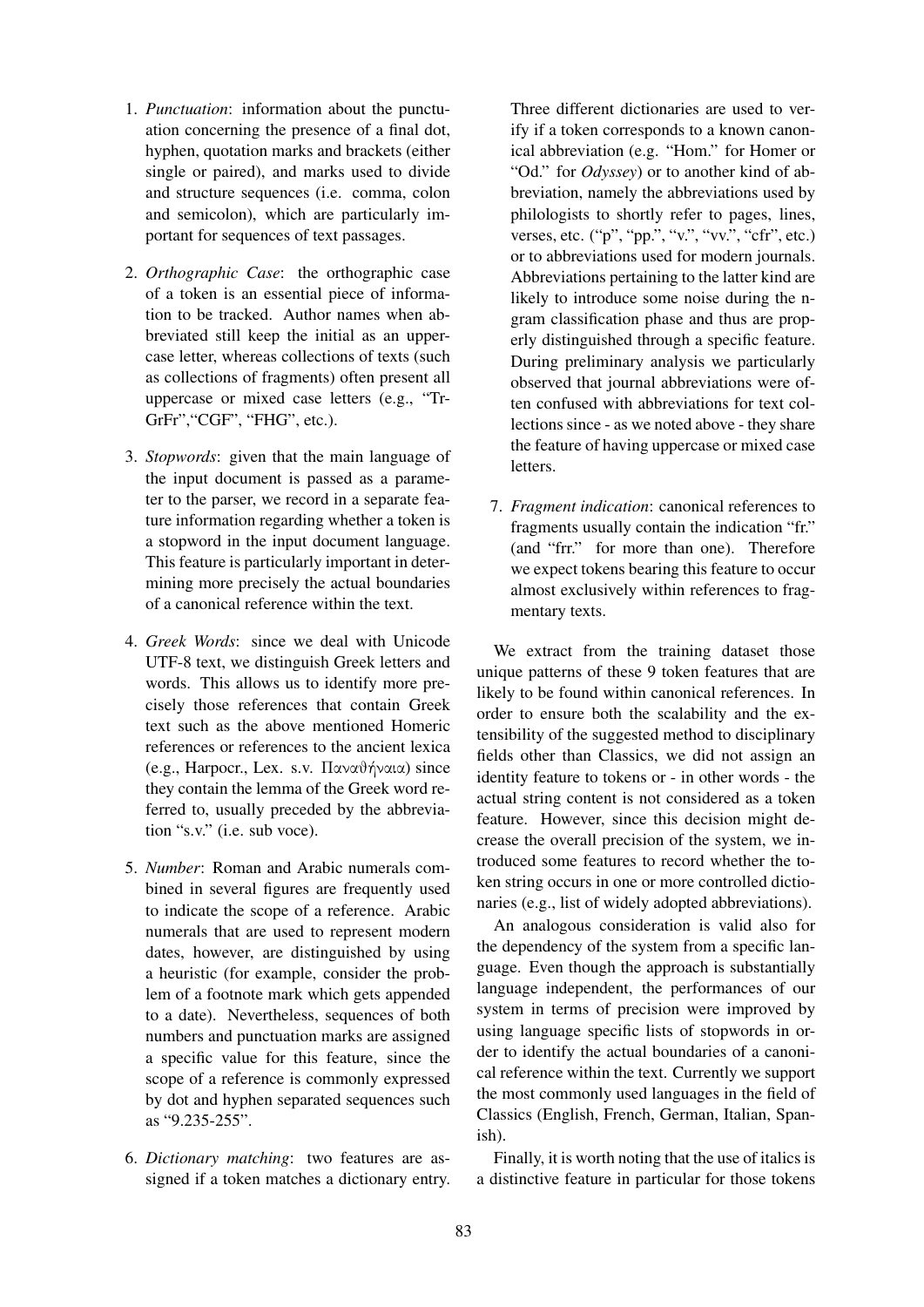that represent abbreviations of work titles. Since we are dealing with plain text input documents, however, and wish to keep the adopted approach as generalizable as possible, this feature has not been taken into account.

| Token                                                           | <b>Features</b> |    |                                                         |                |                |                |    | Cat.           |                |  |
|-----------------------------------------------------------------|-----------------|----|---------------------------------------------------------|----------------|----------------|----------------|----|----------------|----------------|--|
|                                                                 | F1              | F2 | F3                                                      | F <sub>4</sub> | F <sub>5</sub> | F <sub>6</sub> | F7 | F <sub>8</sub> | F <sub>9</sub> |  |
| Od.                                                             | <b>ICP</b>      |    | FDT   NOD   OTH   OTH   OTH   CAB   OTH   OTH   $1.c50$ |                |                |                |    |                |                |  |
| $\vert$ 9.216-535. OTH FDT DSN OTH OTH OTH OTH OTH OTH OTH 2.c6 |                 |    |                                                         |                |                |                |    |                |                |  |

Table 1: Categorization of tokens of the reference "Od. 9.216-535" on the basis of their features.

| Token             | <b>Features</b>           | Cat. |  |
|-------------------|---------------------------|------|--|
|                   | F1                        | F2   |  |
| Od. $9.216 - 535$ | $1-c50$ 2.c6 $\text{ref}$ |      |  |

Table 2: Categorization of the reference of Tab. 1 by using token categories as its features.

| <b>Feature Label</b> |                                 |  |  |  |
|----------------------|---------------------------------|--|--|--|
| F1                   | Case                            |  |  |  |
| F2                   | <b>Punctuation Mark</b>         |  |  |  |
| F3                   | Number                          |  |  |  |
| F <sub>4</sub>       | Greek Sequence                  |  |  |  |
| F <sub>5</sub>       | Stop Word                       |  |  |  |
| F <sub>6</sub>       | <b>Paired Brackets</b>          |  |  |  |
| F7                   | Contained in the 1st Dict.      |  |  |  |
| F <sub>8</sub>       | Contained in the 2nd Dict.      |  |  |  |
| F <sub>9</sub>       | Fragment Indication             |  |  |  |
| <b>Feature Value</b> |                                 |  |  |  |
| CAB                  | Canonical Abbreviation          |  |  |  |
| <b>DSN</b>           | Dot Separated Number Plus Range |  |  |  |
| <b>FDT</b>           | <b>Final Dot</b>                |  |  |  |
| ICP                  | <b>Initial Cap</b>              |  |  |  |
| <b>NOD</b>           | No Digit Sequence               |  |  |  |
| OTH                  | Other                           |  |  |  |

Table 3: List of abbreviations used in Tab. 1, 2.

### 4.2 Positive and Negative Training

Since the main goal of our parser is to identify canonical references by isolating them from the surrounding context, both positive and negative training examples are needed. Indeed, provided two token sequences where the first contains just a canonical reference (e.g., "Od. 9.216-535") and the second additionally includes some tokens from the context phrase (e.g.,"Od. 9.216-535, cfr. p.

29."), without a negative training phrase both token sequences would have the same degree of similarity. When weighted by the CRF model the result would be that both sequences would share the same number of features with one of the references of the positive training. But since other sequences presenting features from both the positive and negative training were included in the training, and since such sequences were labelled as "nonreferences", the end result is that a token sequence with some tokens from a context phrase will be less similar to a pure canonical reference.

The first step of the training phase is the extraction of token features and the identification of unique patterns of token features. At this stage the processing units are the tokens of a reference. Given a dataset of canonical references, each reference is firstly tokenized and each token is then assigned 9 labels containing the values for the above described features (see Section 4.1). Note that in Tab. 1, 2 the labels and values of features are indicated by the abbreviations given in Tab. 3.

The observed combinations of feature values are then deduplicated and rearranged into unique categories that are used to classify each token (see Tab 1). These categories correspond to the uniques combinations of features assigned to tokens of references in the training dataset. Each category is defined by a name such as "c6" or "c50", where "c" simply stands for 'category'" and "6" or "50" are unique numeric identifiers. Besides, a numerical prefix corresponding to the position of the token inside the canonical reference is then added to the category name to form the identifier. Indeed, the position of each token in the sequence is in itself meaningful information, provided that indications of the reference scope (and other reference components as well) tend to occur at the end of the token sequence. What we obtain are category identifiers such as " $1_c50$ " or " $2_c6$ ".

The second step is building the training dataset. At this stage each canonical reference is reduced to a single token which is assigned the label "ref" (i.e. reference) and which has as distinctive features the category identifiers assigned to its tokens (see Tab 2).

Finally, a such obtained dataset of labelled instances is used to train our CRF model by using the Java CRF implementation provided by the Mallet toolkit (McCallum, 2002).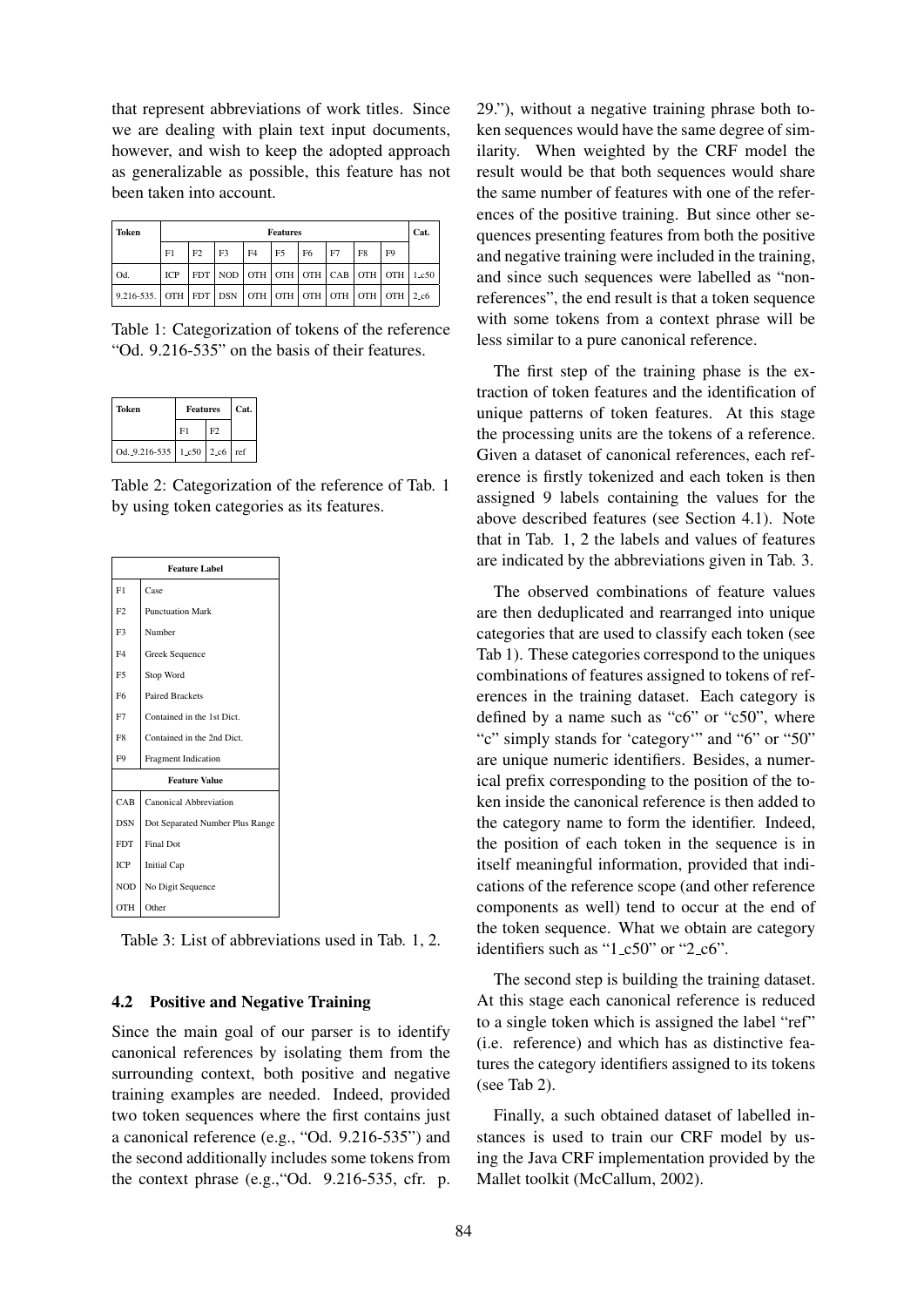### 4.3 Sequence Classification Process

# The system we propose to identify canonical references in unstructured texts is basically a binary classifier. Indeed, it classifies as "reference" or "non-reference" a sequence of word level n-grams depending on the features of its tokens. However, in the training dataset the positive examples are manually grouped by typology and different labels (such as "ref1", "ref2" etc.) are assigned to canonical references pertaining to different types. This is done in order to avoid associating too many features to a single class and thus to maximize the difference in terms of features between sequence being references and non-references.

Since every token is assigned a certain number of features and finally a category, the likelihood for a token sequence to be a canonical reference can be determined on the basis of its similarity, in terms of token features, to the labelled references of a training set.

Once the input document is tokenized into single words, the n-grams are created by using a window of variable dimensions ranging from the minimum to the maximum length in terms of tokens that was observed for all the references in the training dataset. For example, provided that the shortest canonical reference in the training dataset is 2 tokens long and the longest is 7 tokens long, for each token are created 6 word level n-grams.

For the sake of performance, however, the number of n-grams to be created is determined for each token at parsing time. First of all a threshold value is passed to the parser as an option value. The threshold is compared to the weight value assigned by the CRF model to the probability of a token to be classified with a label, in our case "ref" or "noref". For each token, if the first ngram is classified as not being a canonical reference the processing shifts to the next token, since we observed that if the first n-gram is classified as a non-reference the following n-grams of increasing width never contain a reference. If the examined n-gram is classified as reference, another of dimension n+1 is created: the parser passes on to process the next token only if the current n-gram is classified as a canonical reference with a likelihood value greater that that of the previous ngram.

### 5 Training and Evaluation Criteria

The system is based on both a positive and a negative training.

The dataset for the positive training is built by labeling with the above explained criteria a starting set of approximatively 50 canonical references selected by an expert. The classifier trained with those positive examples is then applied to a random set of documents. Extracted candidate canonical references are scored by the CRF model by assigning to each sequence of n-grams a value representing the probability for the sequence to be a canonical reference.

The first one hundred errors with the highest score, due to the sharing of several features with the actual canonical references, are marked as non-references and added to the set of sequences to use for the negative training. The negative training is needed in order to precisely segment a canonical reference and to correctly classify those sequences that are most likely to be confused with actual canonical references, such as sequences only partially containing a canonical reference or bibliographic references. In particular, bibliographic references are misleading sequences since they have several features in common with canonical references, such as capitalized titles and page numbers.

The overall performances of the system on a random sample of 24 pages can be summarized by: precision=81.01%, recall=94.11%, accuracy=77.11%, F-score=0.8707. Analytical data are provided in Tab. 4. Although the evaluation was performed on pages drawn from a publication written in Italian, we expect to have analogous performances on texts written in each of the currently supported languages (English, French, German, Italian, Spanish) for the reasons described in Section 4.1.

The results are encouraging, however, and some further improvements could concern the recovery of tokens wrongly included in or excluded from the sequence identified by the parser.

#### 6 Conclusion and Future Work

This paper has illustrated how the CRF model can be suitably applied to the task of extracting canonical references from unstructured texts by correctly classifying word level n-grams as references or non-references.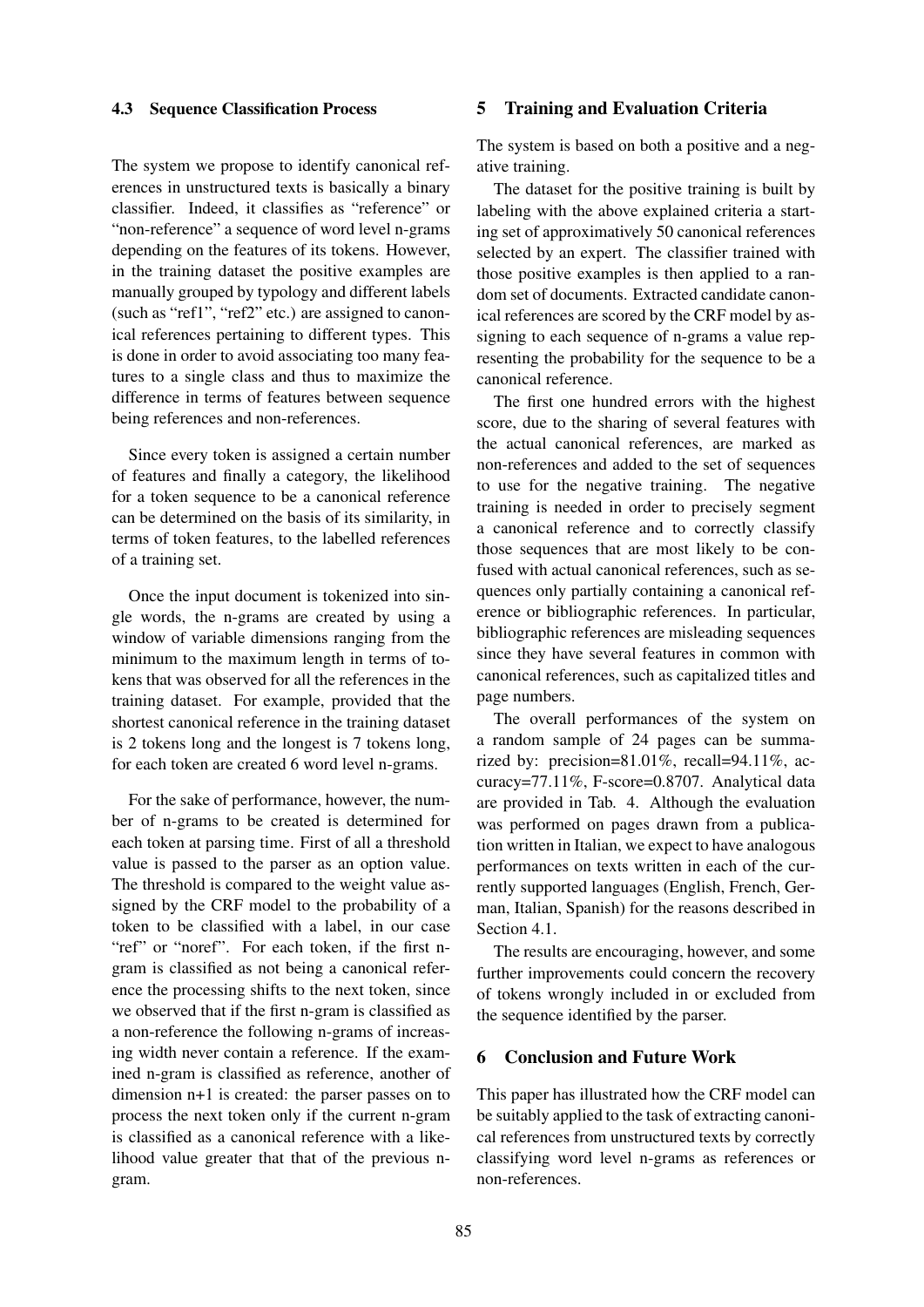| Document # | <b>Precision</b> | Recall  | Accuracy | <b>F-Score</b> |
|------------|------------------|---------|----------|----------------|
| 40         | 100.00%          | 100.00% | 100.00%  | 1.0000         |
| 41         | 100.00%          | 100.00% | 100.00%  | 1.0000         |
| 55         | 100.00%          | 100.00% | 100.00%  | 1.0000         |
| 57         | 100.00%          | 100.00% | 100.00%  | 1.0000         |
| 62         | 100.00%          | 100.00% | 100.00%  | 1.0000         |
| 64         | 100.00%          | 100.00% | 100.00%  | 1.0000         |
| 67         | 25.00%           | 25.00%  | 25.00%   | 0.2500         |
| 74         | 88.00%           | 87.50%  | 77.78%   | 0.8800         |
| 77         | 45.00%           | 90.00%  | 42.86%   | 0.6000         |
| 82         | 100.00%          | 100.00% | 100.00%  | 1.0000         |
| 85         | 100.00%          | 90.00%  | 90.00%   | 0.9474         |
| 88         | 100.00%          | 100.00% | 100.00%  | 1.0000         |
| 90         | 92.31%           | 92.31%  | 85.71%   | 0.4286         |
| 100        | 100.00%          | 100.00% | 100.00%  | 1.0000         |
| 113        | 60.00%           | 100.00% | 60.00%   | 0.7500         |
| 117        | 100.00%          | 100.00% | 100.00%  | 1.0000         |
| 134        | 100.00%          | 75.00%  | 75.00%   | 0.8571         |
| 137        | 75.00%           | 100.00% | 75.00%   | 0.8571         |
| 144        | 67.00%           | 100.00% | 67.00%   | 0.8024         |
| 146        | 33.00%           | 100.00% | 33.00%   | 0.4511         |
| 150        | 57.14%           | 100.00% | 57.00%   | 0.7273         |
| 162        | 100.00%          | 100.00% | 100.00%  | 1.0000         |
| 169        | 50.00%           | 75.00%  | 43.00%   | 0.6000         |
| Overall    | 81.01%           | 94.11%  | 77.11%   | 0.8707         |

Table 4: Performance evaluation of the system.

Once automatically identified, canonical references can have further semantic information added to them. By combining and then applying techniques of syntactic and semantic parsing to the identified references, it is possible to extract information such as the precise author name and work title, the text passage referred to, and the reference edition (either when implicitly assumed or explicitly declared).

The first important outcome of our work is that such an automatic system allows us to elicit the hidden tangle of references which links together the primary and secondary sources of a digital library. Another important outcome is that unstructured texts could be analyzed on the basis of the canonical references they contain, for example by clustering techniques. Given a consistent corpus of texts it would be possible to cluster it on the basis of the distribution of canonical references within documents in order to obtain a first topic classification.

Among the benefits of the proposed approach there is the possibility of applying it to texts pertaining to specific branches of Classics, like Papyrology or Epigraphy. Indeed in those disciplines papyri and epigraphs are also often cited by abridged references that are very similar in their structure and features to the canonical text references. In a similar way, a canonical reference parser can be trained on a particular citation style in order to tailor it to a consistent corpus of texts with consequent improvements on the overall performances.

Finally, since the task of automatic extraction of canonical references has never been explored before, we hope that in the future more resources will be available for this task (such as training datasets, golden standards, performance measure to be compared, etc.), analogous to those already existing for other more common tasks, like named entity recognition or the extraction and labeling of modern bibliographic references.

### References

- Gregory Crane. 1987. From the old to the new: intergrating hypertext into traditional scholarship. In *Proceedings of the ACM conference on Hypertext*, pages 51–55, Chapel Hill, North Carolina, United States. ACM.
- Gregory Crane. 2006. What do you do with a million books. *D-Lib Magazine*, 12(3).
- Aron Culotta, Andrew Mccallum, and Jonathan Betz. 2006. Integrating probabilistic extraction models and data mining to discover relations and patterns in text. In *Proceedings of the main conference on Human Language Technology Conference of the North American Chapter of the Association of Computational Linguistics*, pages 296–303, Morristown, NJ, USA. Association for Computational Linguistics.
- Andreas Doms and Michael Schroeder. 2005. GoPubMed: exploring PubMed with the gene ontology. *Nucl. Acids Res.*, 33(suppl 2):783–786, July.
- Andrea Ernst-Gerlach and Gregory Crane, 2008. *Identifying Quotations in Reference Works and Primary Materials*, pages 78–87.
- C. Lee Giles Isaac Councill and Min-Yen Kan. 2008. Parscit: an open-source crf reference string parsing package. In Bente Maegaard Joseph Mariani Jan Odjik Stelios Piperidis Daniel Tapias Nicoletta Calzolari (Conference Chair), Khalid Choukri, editor, *Proceedings of the Sixth International Language Resources and Evaluation (LREC'08)*, Marrakech, Morocco. European Language Resources Association (ELRA). http://www.lrecconf.org/proceedings/lrec2008/.